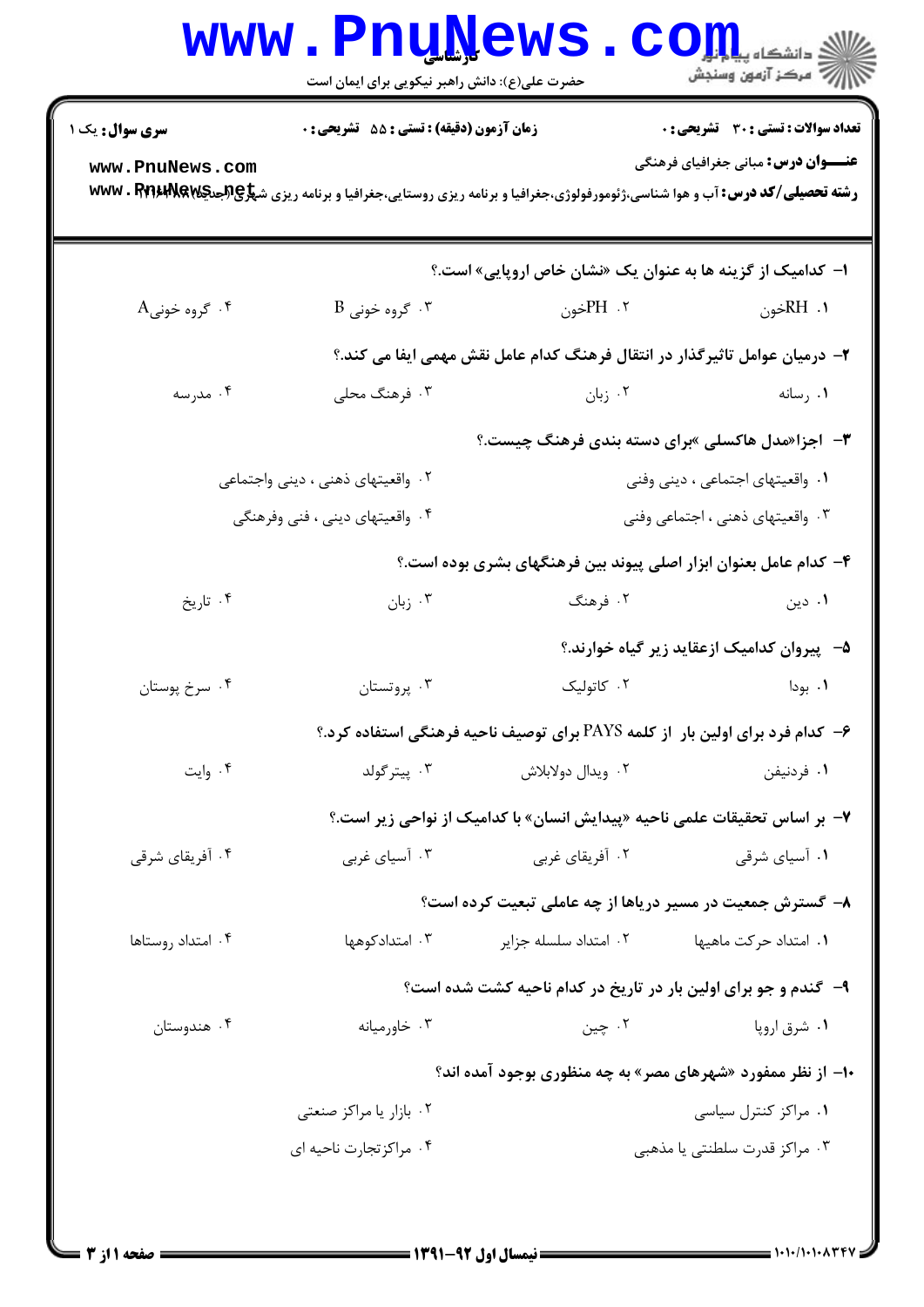|                                                                                                                    | www.PnuNews                                                                   |                        | الاد دانشگاه پيام <mark>ور</mark><br>الا مرکز آزمون وسنجش                                                                                                                            |  |  |  |
|--------------------------------------------------------------------------------------------------------------------|-------------------------------------------------------------------------------|------------------------|--------------------------------------------------------------------------------------------------------------------------------------------------------------------------------------|--|--|--|
|                                                                                                                    | حضرت علی(ع): دانش راهبر نیکویی برای ایمان است                                 |                        |                                                                                                                                                                                      |  |  |  |
| <b>سری سوال : ۱ یک</b>                                                                                             | زمان آزمون (دقیقه) : تستی : 55 آتشریحی : 0                                    |                        | <b>تعداد سوالات : تستی : 30 ٪ تشریحی : 0</b>                                                                                                                                         |  |  |  |
| www.PnuNews.com                                                                                                    |                                                                               |                        | <b>عنـــوان درس:</b> مبانی جغرافیای فرهنگی<br><b>رشته تحصیلی/کد درس: آب و هوا شناسی،ژئومورفولوژی،جغرافیا و برنامه ریزی روستایی،جغرافیا و برنامه ریزی ش<del>پلو@هیا»Ww</del>v . P</b> |  |  |  |
|                                                                                                                    |                                                                               |                        | اا– پیدایش کدام شهرها «نظریه هیدرولیک» را تایید کرد.؟                                                                                                                                |  |  |  |
| ۰۴ شوش - پاسارگاد                                                                                                  | ۰۳ مصر - شوش                                                                  | ٠٢ بين النهرين - مصر   | ٠١ شوش- بين النهرين                                                                                                                                                                  |  |  |  |
| ۱۲– کدام کشورها رهبری ٔاکتشافات و مهاجرتها در سواحل آمریکا و آفریقا را بر عهده داشتند؟                             |                                                                               |                        |                                                                                                                                                                                      |  |  |  |
| ۰۴ اسپانیا - فرانسه                                                                                                | ۰۳ اسپانیا - هلند                                                             | ۰۲ فرانسه- انگلیس      | ۰۱ اسپانیا - پرتغال                                                                                                                                                                  |  |  |  |
|                                                                                                                    | ۱۳- چه عاملی باعث افزایش زیاد جمعیت کالیفرنیا در قرن ۱۹ میلادی شد؟            |                        |                                                                                                                                                                                      |  |  |  |
| ۰۴ خطوط راه آهن                                                                                                    | ۰۳ راههای ارتباطی                                                             | ۰۲ کشت معادن طلا       | ٠١ زمينهاى كشاورزى                                                                                                                                                                   |  |  |  |
|                                                                                                                    | ۱۴- با شروع جنگ جهانی اول قدرت اقتصادی از خاستگاه اولیه اش به کجا منتقل یافت؟ |                        |                                                                                                                                                                                      |  |  |  |
| ۰۴ شوروی - آمریکا                                                                                                  | ۰۳ چین- شوروی                                                                 | ۰۲ چین- آمریکا         | ۰۱ ژاپن - آمریکا                                                                                                                                                                     |  |  |  |
|                                                                                                                    | ۱۵– از سال ۱۶۵۰ میلادی هندوچین منطقه نفوذ کدام کشور بوده اند؟                 |                        |                                                                                                                                                                                      |  |  |  |
| ۰۴ آلمان                                                                                                           | ۰۳ انگلیس                                                                     | ۰۲ پرتغال              | ۰۱ فرانسه                                                                                                                                                                            |  |  |  |
|                                                                                                                    |                                                                               |                        | ۱۶– جمعیت کدام کشورها به عنوان« امواج نخستین »مهاجران در آمریکا مستقر شدند؟                                                                                                          |  |  |  |
| ۰۴ پرتغالی - آفریقایی                                                                                              | ۰۳ انگلیسی - پرتغالی                                                          | ۰۲ اسکاتلندی - ایرلندی | ٠١ فرانسوي - آلماني                                                                                                                                                                  |  |  |  |
| ۱۷– در کدام نوع از انواع انتشار فضایی، چیزهایی که منتشر شده اند در ناحیه اولیه باقی مانده و اغلب شدت پیدا می کنند؟ |                                                                               |                        |                                                                                                                                                                                      |  |  |  |
| ۰۴ انتشار محدود                                                                                                    | ۰۳ انتشار گسترشی                                                              | ۰۲ انتشار مراتیی       | ۰۱ انتشار مجدد                                                                                                                                                                       |  |  |  |
| ۱۸- روش گریز از مرکز یا گسترش از ناحیه منبع به خارج در کدام حالت اتفاق می افتد؟                                    |                                                                               |                        |                                                                                                                                                                                      |  |  |  |
| ۰۴ انتشار مجدد                                                                                                     | ۰۳ امواج نوآوريها                                                             | ۰۲ انتشار ریزشی        | ۰۱ انتشار واگیر                                                                                                                                                                      |  |  |  |
|                                                                                                                    | ۱۹- مطالعات انتشار فضایی از منظر علم جغرافیاتوسط کدام دانشمند پایه گذاری شد؟  |                        |                                                                                                                                                                                      |  |  |  |
| ۰۴ دونالد مینینگ                                                                                                   | ۰۳ تورستن هاگراستراند                                                         | ۰۲ اسلوبودکين          | ۰۱ جان گولارز                                                                                                                                                                        |  |  |  |
|                                                                                                                    |                                                                               |                        | <b>۲۰</b> - مسافرت «کن تیکی» توسط چه کسی انجام شد؟                                                                                                                                   |  |  |  |
| ۰۴ ريچارد بوئيل                                                                                                    | ۰۳ هاگراستراند                                                                | ۰۲ هیردال              | ۰۱ لويسن                                                                                                                                                                             |  |  |  |
|                                                                                                                    | <b>۲۱</b> - چه کسی مدل پایه هاگراستراند را تکمیل کرد؟                         |                        |                                                                                                                                                                                      |  |  |  |
| ۰۴ يوئيل                                                                                                           | ۰۳ هیردال                                                                     | ۰۲ ادوارد جنر          | ۰۱ ریچارد مویل                                                                                                                                                                       |  |  |  |
|                                                                                                                    |                                                                               |                        |                                                                                                                                                                                      |  |  |  |